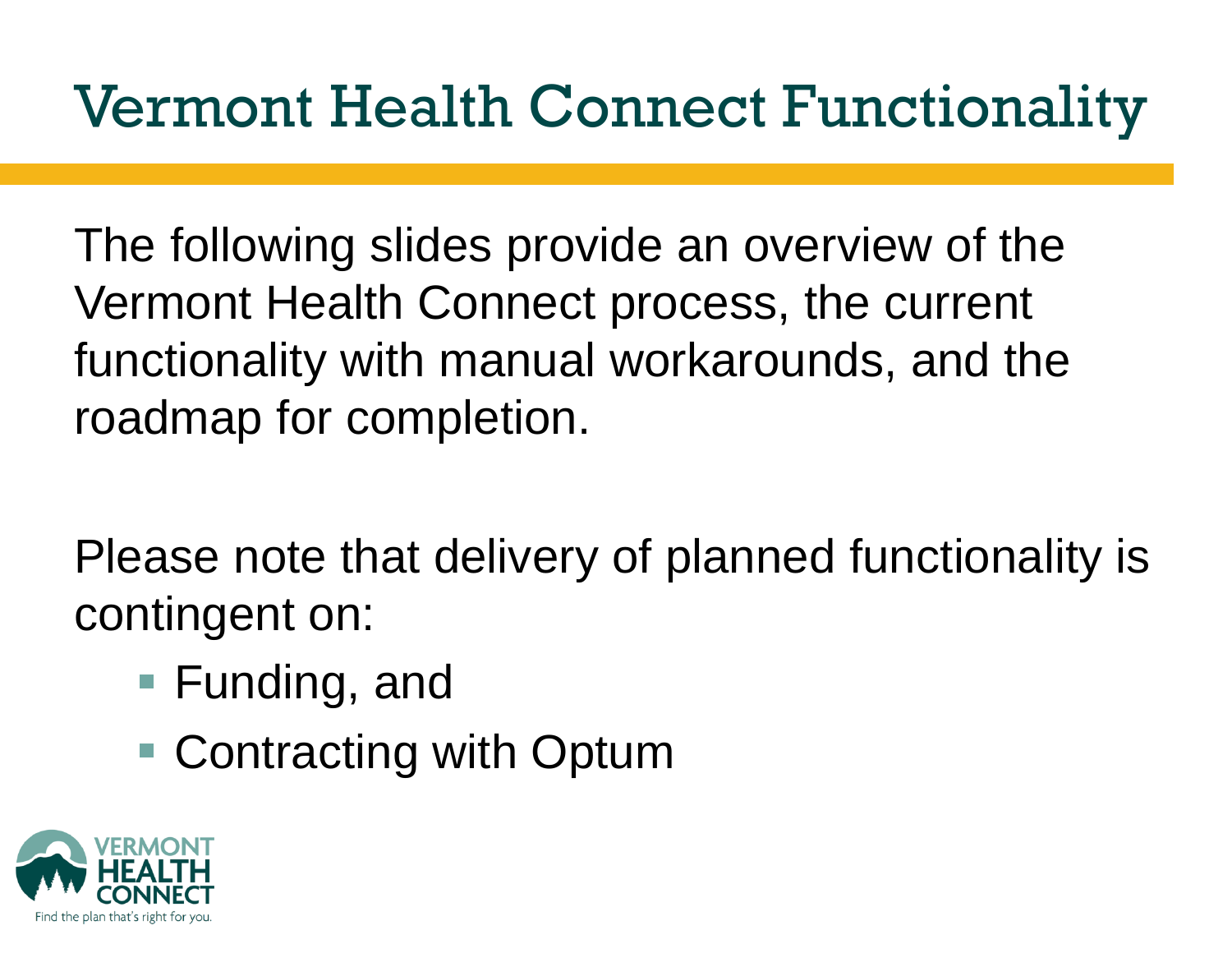# Actual Functionality (as of January 2015)

- Anonymous Browse
- Create Login/Password
- Automated Verification through Federal Data Services Hub
	- o Identity Proofing (RIDP)
	- o Citizenship, SSN, Incarceration, SSA Income
	- o Income (IRS)
	- Verify Lawful Presence (VLP)
	- o Non-ESI MEC (e.g. Tricare/Peace Corps)
- Notices (including for Verification)
- Common Application
	- o One application for both QHP and MAGI Medicaid
	- Paper, phone and electronic



**Key** Delivered = Green Manual = Brown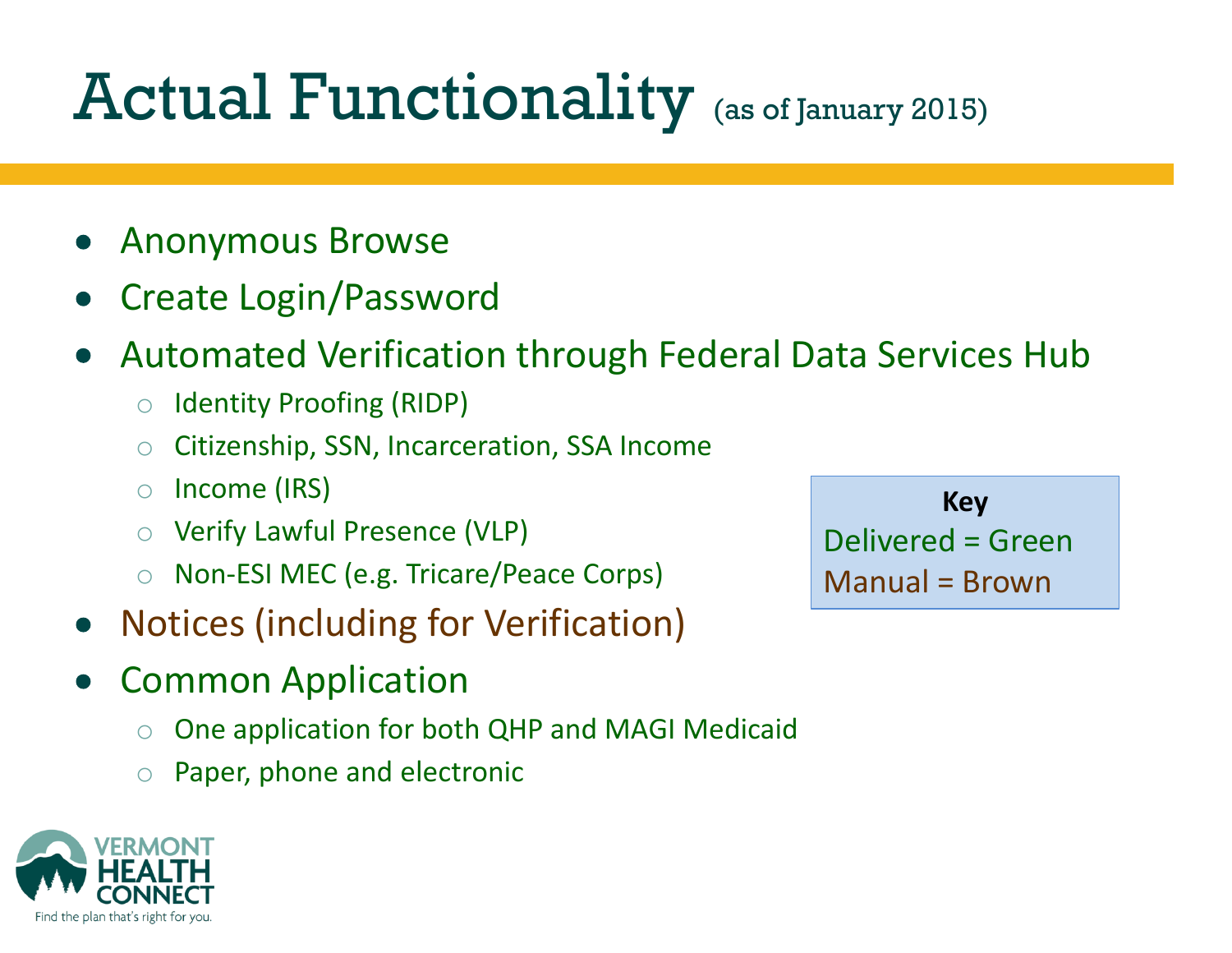# Actual Functionality (as of January 2015)

- Auto-Determination
- Retroactive Medicaid Eligibility
- Medicaid Spend Downs
- QHP and MAGI Enrollment
	- o Navigator/Broker Enrollment
	- o Billing (Electronic and Mail)
- Change of Circumstance (COC)
- Change of Information (COI)
- Operations Reporting
- Renewals
- Federal Security Compliance



**Key** Delivered = Green Manual = Brown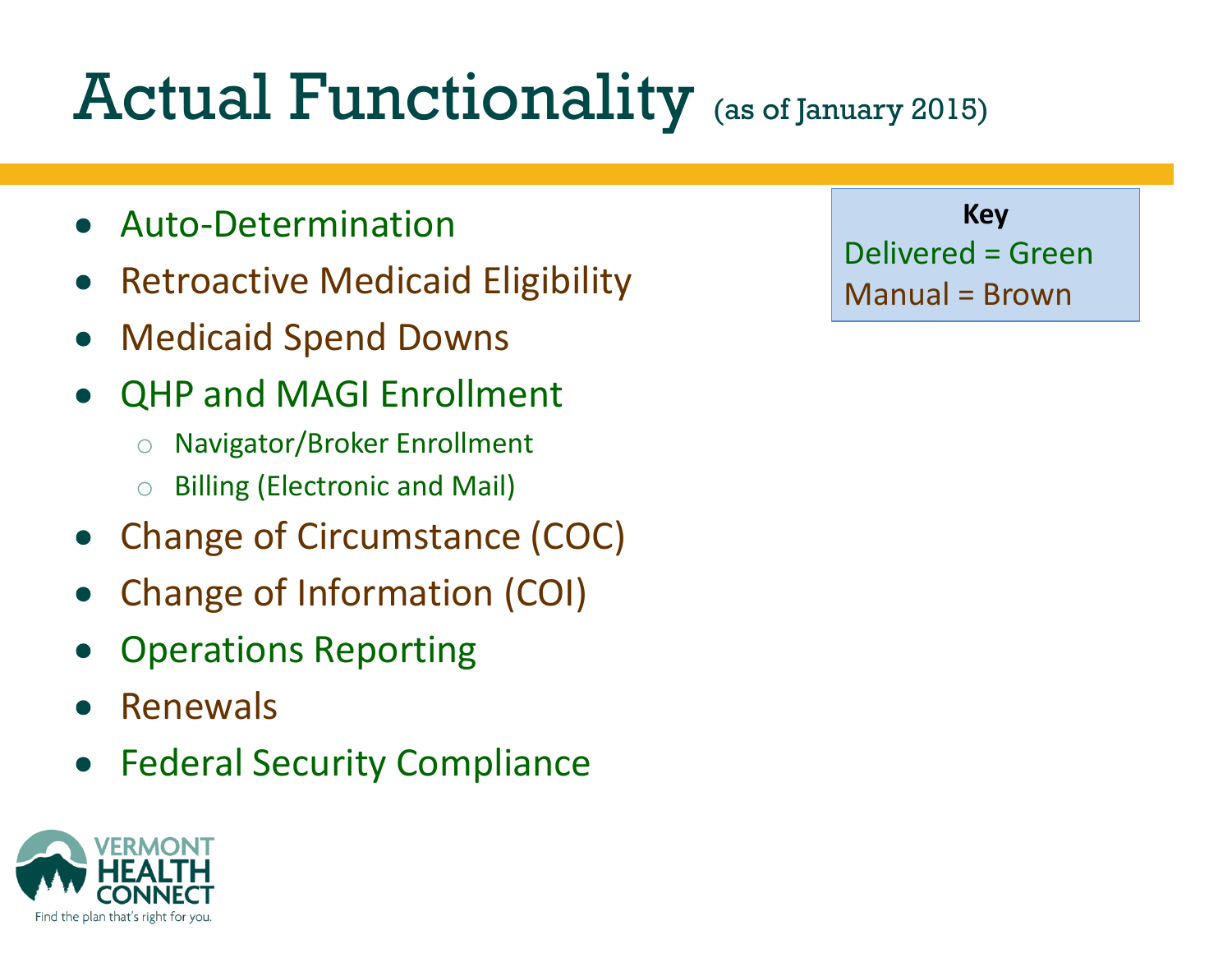### Planned Functionality

#### **Winter 2015**

IRS Reporting

Delivery is contingent on:

- Funding
- Contracting with Optum

### **Spring 2015**

- Automated Change of Circumstance (COC) 18 types
- Recurring Payments
- Automated Verification
	- o VLP level II and III
	- o ESI MEC